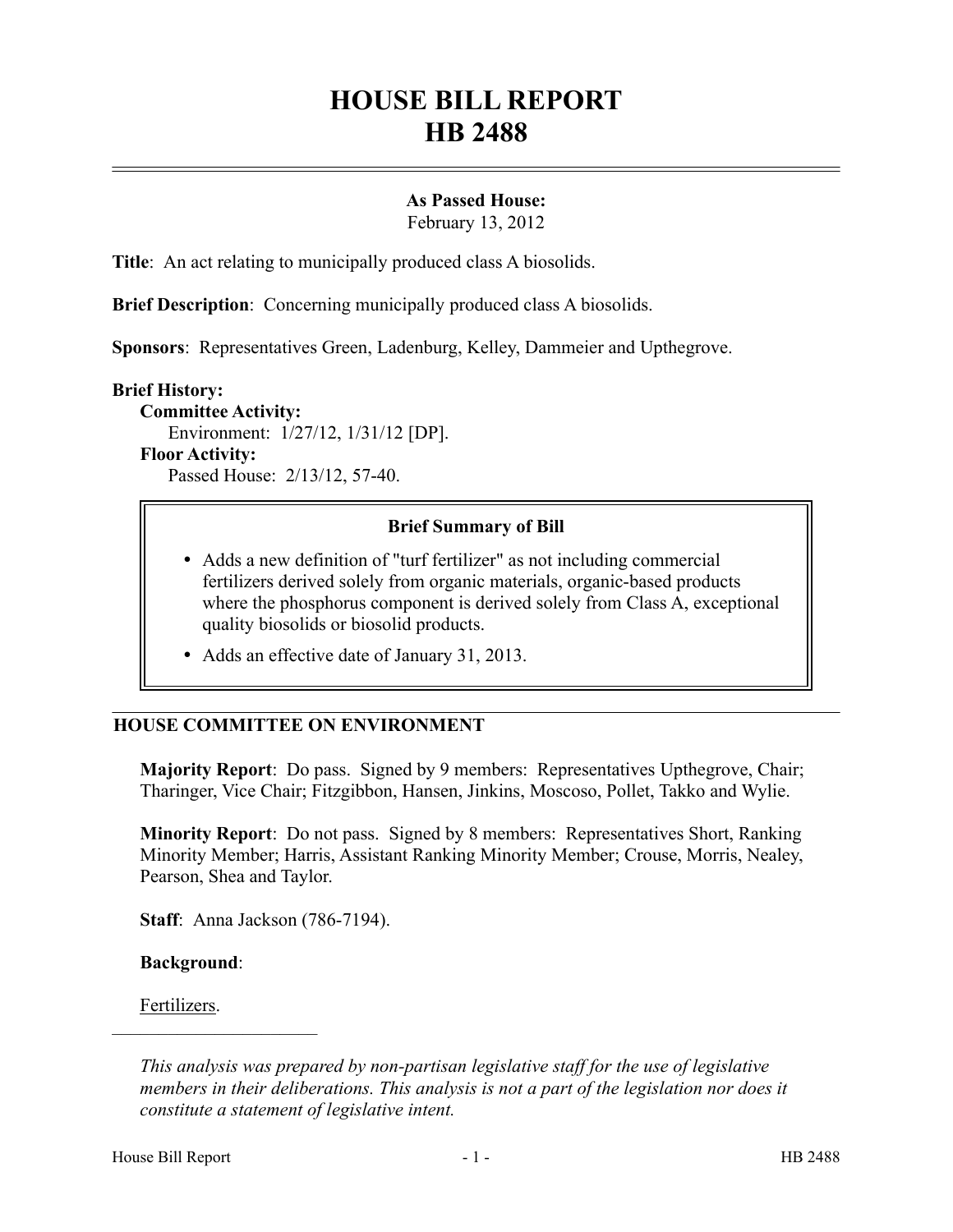Under state law, only commercial fertilizer that has been registered with the Washington State Department of Agriculture (WSDA) may be distributed. Registering with the WSDA includes the creation of a label for each product. Most packaged commercial fertilizers must have a conspicuous label, placed on or affixed to the package, stating in clear, legible form the product name, net weight, brand, and grade. Both the registration form submitted to the WSDA and label must identify if the products are waste-derived fertilizers, micronutrient fertilizers, or fertilizer materials containing phosphate. It is unlawful to distribute misbranded commercial fertilizer.

In 2011 the Legislature passed a law that prohibits, with some exceptions, the use and retail sale of turf fertilizers that contain phosphorus, as well as the application of turf fertilizer that contains phosphorus to turf. The prohibition goes into effect on January 1, 2013. The prohibition does not apply in the following situations: (1) if the fertilizer is being used to establish or repair grass during a growing season; (2) for adding phosphorus to soils with deficient plant-available phosphorus levels; or (3) for application to pasture lands, houseplants, flower or vegetable gardens, or agricultural or silvicultural lands.

#### Biosolids.

Biosolids are are nutrient-rich organic materials resulting from the treatment of domestic sewage in a treatment facility. When treated and processed, these residuals can be recycled and applied as fertilizer to improve and maintain productive soils and stimulate plant growth.

Under federal law, there are different rules for different classes of biosolids. Class A biosolids contain no detectible levels of pathogens.

#### **Summary of Bill**:

A new definition is added for "turf fertilizer," which does not include commercial fertilizers derived solely from organic materials, organic-based products where the phosphorus component is derived solely from Class A, exceptional quality biosolids or biosolid products.

The section of law containing the definitions for the chapter on fertilizers, minerals, and limes takes effect on January 31, 2013.

## **Appropriation**: None.

**Fiscal Note**: Not requested.

**Effective Date**: The bill takes effect on January 1, 2013.

## **Staff Summary of Public Testimony**:

(In support) Pierce County has spent millions of dollars to develop a wastewater treatment plant that produces an environmentally-friendly biosolid turf fertilizer. One hundred percent of what comes out of the treatment plant is sold as this product. House Bill 1489 from 2011 banned the use and sale of fertilizers containing phosphorus, which is a worthy cause, but the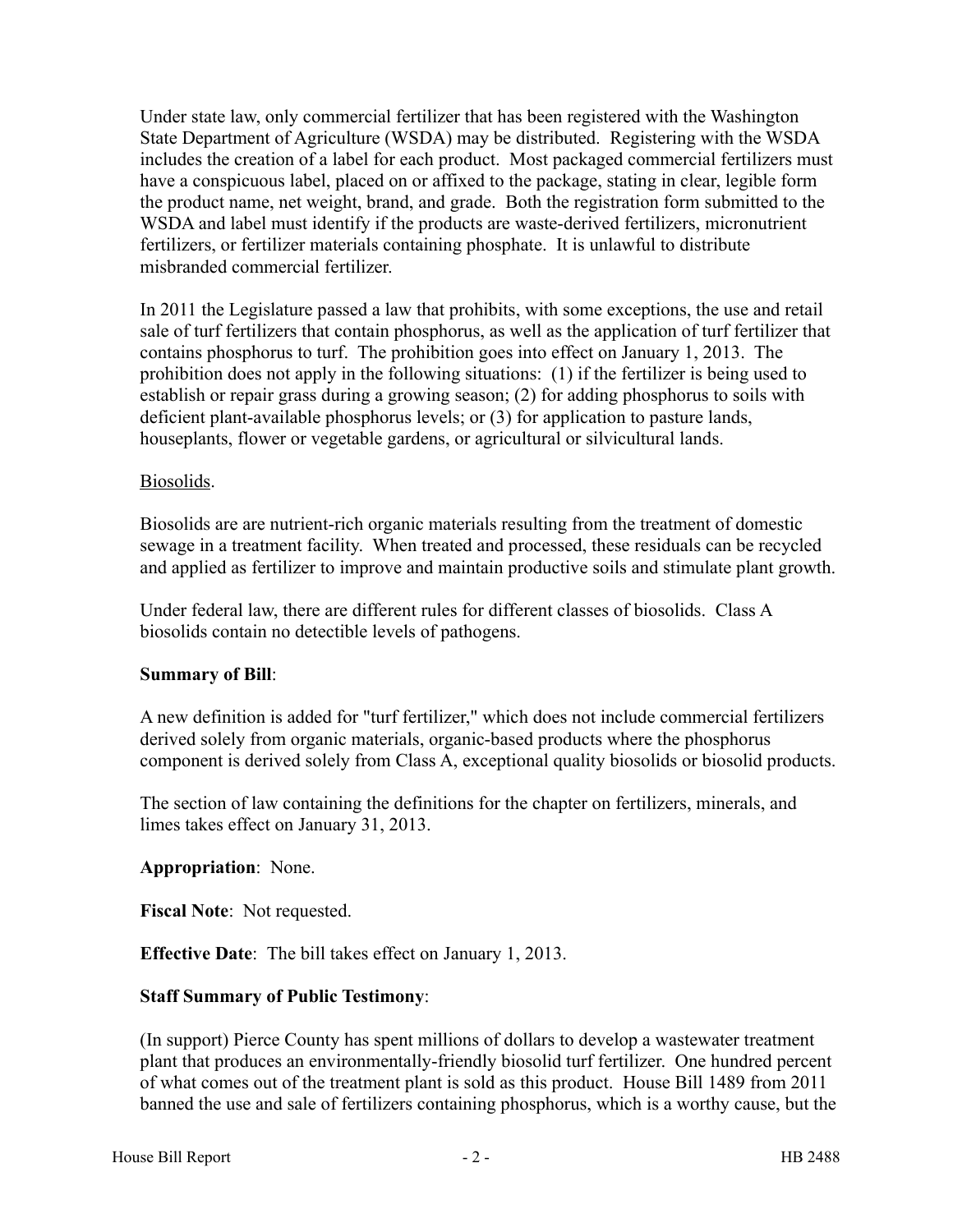turf fertilizer that is being produced in Pierce County's treatment plant did not "make the cut" in that bill, even though it is a natural, slow-released phosphorus product; this was an unintended consequence of the bill. Pierce County simply asks that the use and sale of biosolid turf fertilizers become legal under state law.

The product produced by Pierce County, SoundGRO, is a biosolid fertilizer composed of 100 percent Class A biosolids. Pierce County determined this was the most sustainable solution for dealing with our biosolids, due to less odor released than in producing Class B biosolids (or sludge), reducing the final volume of the biosolid material by drying and pelletizing it, and using the biogas as part of the wastewater treatment plant process. Pierce County's facility is in its sixth year of production of SoundGRO. The wastewater treatment process used to produce this product has been approved by the Department of Ecology, and the federal Environmental Protection Agency has endorsed biosolid-based fertilizers as environmentally safe and beneficial to plant growth. Distribution of this product has expanded to five states, and the total volume of product distributed last year in Washington was 2,800 tons.

SoundGRO is a unique product in that it is naturally derived, and also due to the fact that it is licensed under the WSDA and classified as a fertilizer. We did this for certain economic and tax benefits, which the community benefits from, but also for the different marketing options it allows, it can be marketed as a fertilizer. SoundGRO has been very successful and we anticipate more facilities will be built to produce it, based on its success to date.

This bill supports Washington's policy of maximizing the beneficial use of biosolids and other organic-based products. Phosphorus in organic products is released more slowly than in nonorganic ones, so it is not absorbed as quickly by plants. The restrictions for Class A biosolids are less burdensome because the product has already met the requirements of lower class biosolids. Many Class A biosolids are being distributed as products today, but are not subject to the same restrictions as Pierce County's product because they are not licensed and distributed as fertilizers. It does not make sense to treat Pierce County's product differently.

(With concerns) The definition of "turf fertilizer" in the bill is unclear. There are a number of biosolid products on the market today, as well as organic-based products, and it is unclear whether these would fall under the definition of "turf fertilizer." The WSDA believes the intent of last year's legislation was to reduce the amount of phosphorus into the environment; in addition, the WSDA has not seen any conclusive data to indicate a difference between an organic source of phosphorus and nonorganic phosphorus and differing effects on water quality through surface water run-off.

(Opposed) Pierce County has developed a fine product; however, last year, the Legislature decided to ban the use of fertilizers containing phosphorus on turf. Pierce County's product contains phosphorus, so it should not be allowed to be applied on turf. There is another solution, however, in terms of what to do with Pierce County's biosolids: House Bill 1489 from 2011, which is now law, does not limit the use of phosphorus on trees, ornamental plantings, flowers, gardens, etc, other than turf. That market is still available for Pierce County's product. Phosphorus is a naturally occurring element and plants see all phosphorus equally; there is no clear evidence that nonorganic fertilizers have worse results than organic